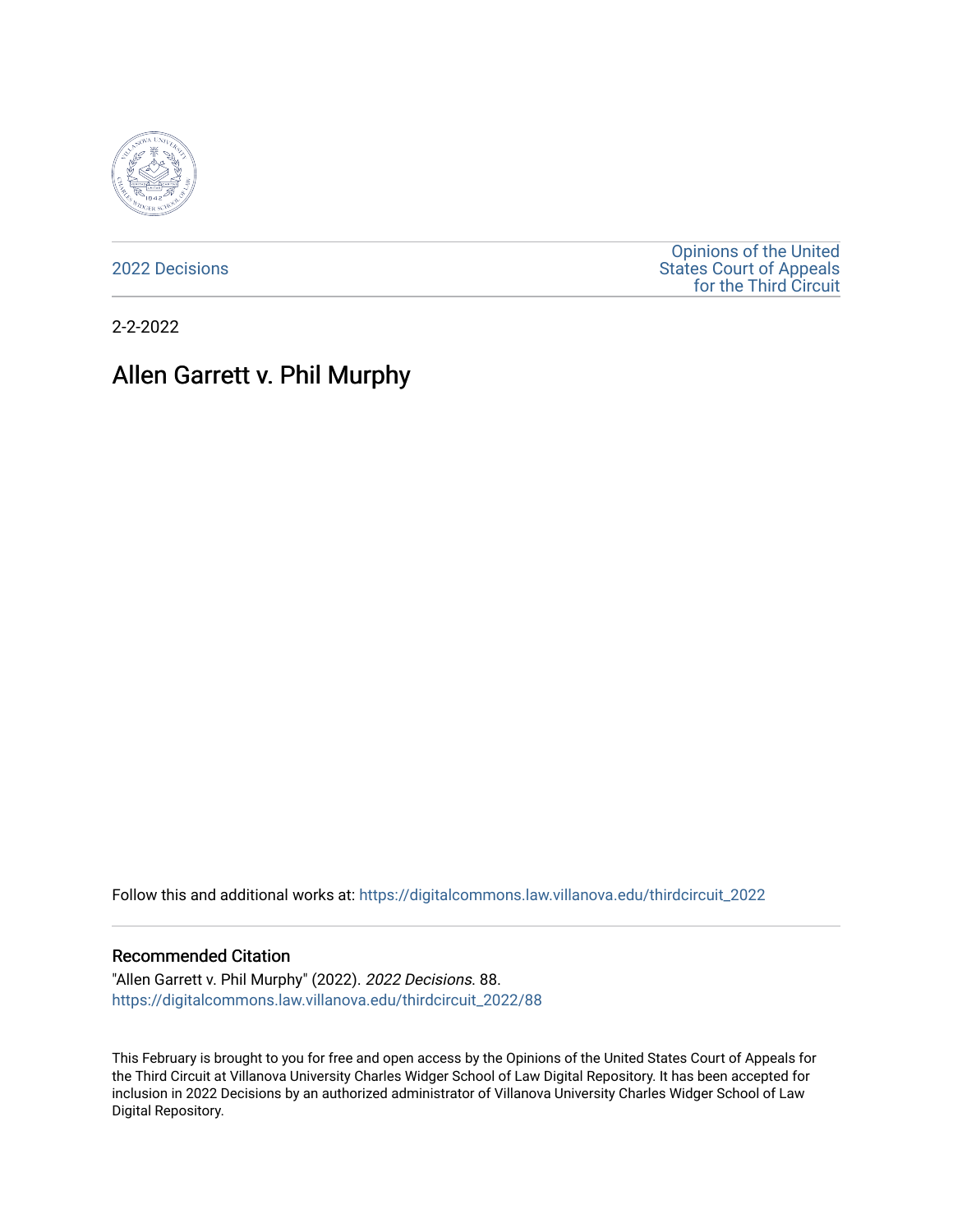#### **NOT PRECEDENTIAL**

### UNITED STATES COURT OF APPEALS FOR THE THIRD CIRCUIT

\_\_\_\_\_\_\_\_\_\_\_\_\_\_

No. 21-2810 \_\_\_\_\_\_\_\_\_\_\_\_\_\_

## ALLEN DUPREE GARRETT Appellant

v.

PHIL MURPHY, Governor of the State of New Jersey; REBECCA FRANCESCHINI, Captain of Camden County Correctional Facility

\_\_\_\_\_\_\_\_\_\_\_\_\_\_

On Appeal from the United States District Court for the District of New Jersey (D.C. Civil No. 1-20-cv-05235) District Judge: Hon. Noel L. Hillman

> Submitted: February 1, 2022 \_\_\_\_\_\_\_\_\_\_\_\_\_\_

\_\_\_\_\_\_\_\_\_\_\_\_\_\_

Before: JORDAN, PORTER, and RENDELL *Circuit Judges*

(Filed: February 2, 2022)

\_\_\_\_\_\_\_\_\_\_\_\_\_\_

## OPINION \_\_\_\_\_\_\_\_\_\_\_\_\_\_

This disposition is not an opinion of the full Court and pursuant to I.O.P. 5.7 does not constitute binding precedent.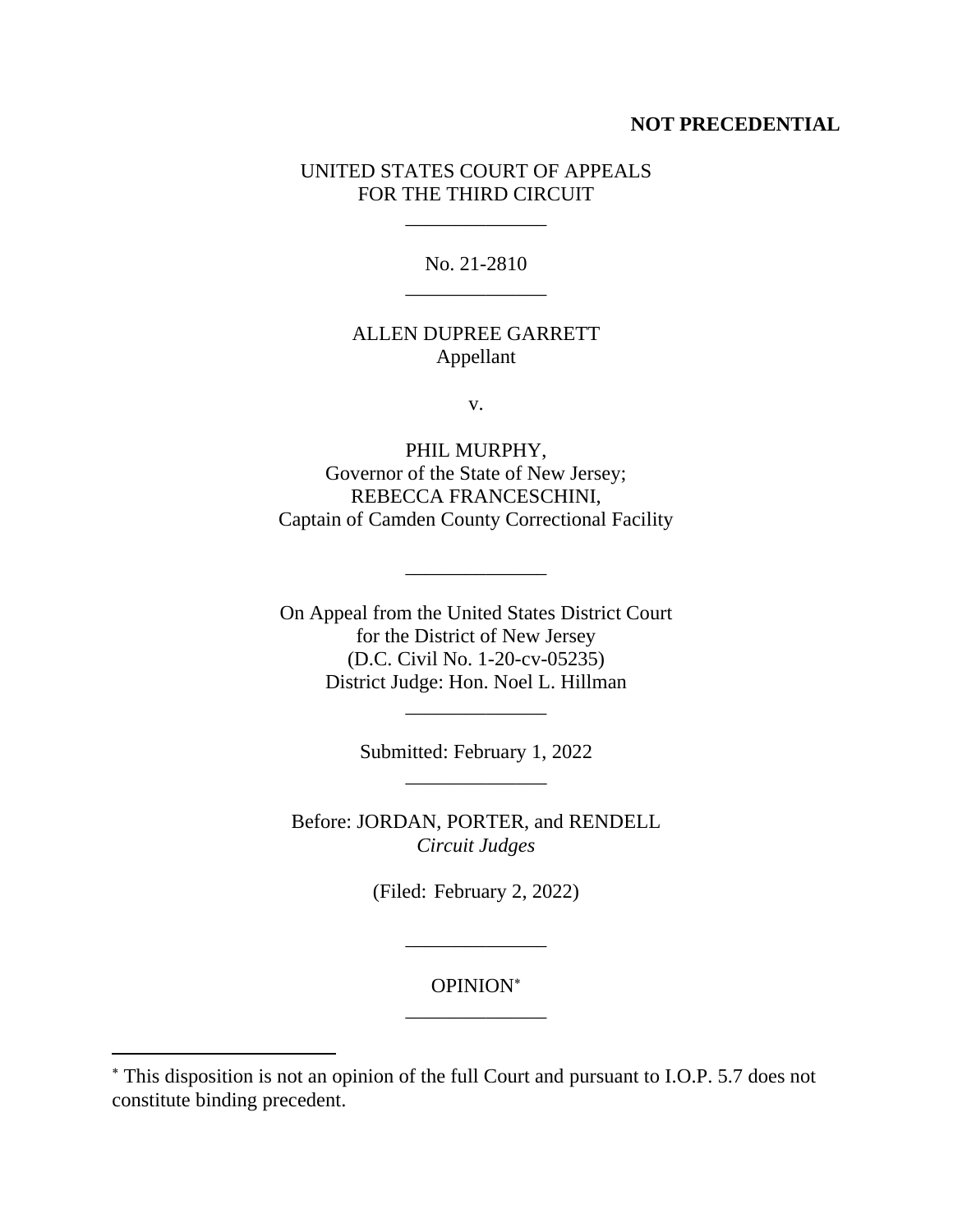#### PER CURIAM

We previously discussed the background of this appeal in our decision denying Allen Dupree Garrett's motion to proceed in forma pauperis. *Garrett v. Murphy*, 17 F.4th 419, 424 (3d Cir. 2021). Garrett paid his filing fee on time. We now consider the merits of his appeal.

Garrett's complaint seeks "[i]mmediate release and \$100,000,000.00" under section 1983. Complaint at 2, 6, *Garrett v. Murphy*, No. 1:20-cv-05235-NLH-JS (D.N.J. Apr. 28, 2020), ECF No. 1. The grounds for his asserted relief are less clear, but the District Court reasonably construed his complaint as asserting violations of his right to a speedy trial based on the duration of his pre-trial detention and due process based on his conditions of confinement. *Garrett*, 17 F.4th at 424.

The District Court properly dismissed Garrett's speedy trial claim brought under section 1983. A speedy trial claim necessarily seeks dismissal of the indictment and leads to immediate release from confinement, so it must be brought through a habeas petition after exhausting state remedies. *See Wilkinson v. Dotson*, 544 U.S. 74, 79–80 (2005) (immediate release claims must be brought in habeas); *Barker v. Wingo*, 407 U.S. 514, 522 (1972) (speedy trial violation requires "severe remedy of dismissal of the indictment"); *Moore v. DeYoung*, 515 F.2d 437, 447 (3d Cir. 1975) (speedy trial habeas claimant must exhaust state remedies).

The District Court separately dismissed Garrett's due process claim because his complaint was devoid of facts that could give rise to a plausible due process violation. *Garrett*, 17 F.4th at 424. Because Garrett elected to stand on his complaint, we consider